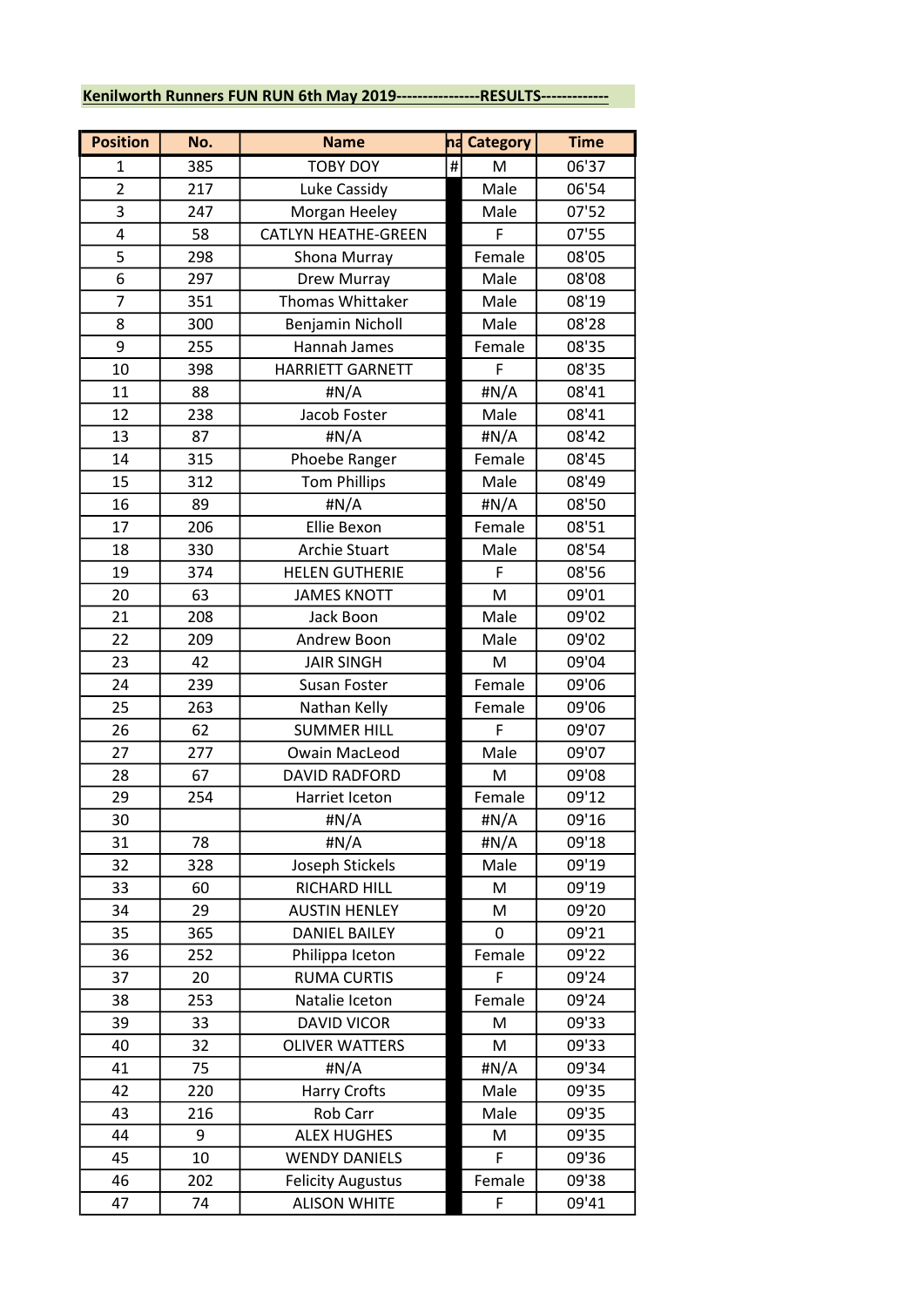| 48 | 279            | Lydia MacLeod             | Female | 09'43 |
|----|----------------|---------------------------|--------|-------|
| 49 | 77             | #N/A                      | #N/A   | 09'45 |
| 50 | 73             | <b>THOMAS TAYLOR</b>      | M      | 09'46 |
| 51 | 18             | <b>ANDREW HUDSON</b>      | M      | 09'48 |
| 52 | 17             | <b>MABEL LUNTLEY</b>      | F      | 09'48 |
| 53 | 345            | Thomas Vaughan            | Male   | 09'48 |
| 54 | 346            | Michael Vaughan           | Male   | 09'49 |
| 55 | 72             | <b>GETHIN TAYLOR</b>      | M      | 09'51 |
| 56 | 71             | <b>LUCAS MIDDLETON</b>    | M      | 09'58 |
| 57 | 327            | James Sampson             | Male   | 09'58 |
| 58 | 325            | Emma Sampson              | Female | 10'02 |
| 59 |                | #N/A                      | #N/A   | 10'03 |
| 60 | 80             | #N/A                      | #N/A   | 10'03 |
| 61 | 366            | <b>ISLA OLIVER</b>        | F      | 10'05 |
| 62 | 43             | <b>ANDREW HOPE</b>        | M      | 10'05 |
| 63 | 349            | Daniel Whittaker          | Male   | 10'06 |
| 64 | 350            | <b>Trevor Whittaker</b>   | Male   | 10'06 |
| 65 | 249            | <b>Frances Hope-Jones</b> | Female | 10'07 |
| 66 | 251            | Vicki Hope-Jones          | Female | 10'08 |
| 67 | 367            | <b>AMELIA OLIVER</b>      | F      | 10'10 |
| 68 | 310            | Lydia Phillips            | Female | 10'11 |
| 69 | 311            | Jane Phillips             | Female | 10'11 |
| 70 | 54             | <b>MARK PEARSON</b>       | M      | 10'11 |
| 71 | 386            | <b>DANIEL SHARP</b>       | M      | 10'12 |
| 72 | 219            | <b>Alexander Collins</b>  | Male   | 10'12 |
| 73 | 368            | <b>JAMES OLIVER</b>       | M      | 10'13 |
| 74 | $\overline{2}$ | <b>HUW SULLIVAN</b>       | M      | 10'15 |
| 75 | 19             | <b>NOAH HUDSON</b>        | M      | 10'15 |
| 76 | 55             | SAMUEL PEARSON            | M      | 10'19 |
| 77 | 56             | <b>NEVE PHASEY</b>        | F      | 10'19 |
| 78 |                | #N/A                      | #N/A   | 10'19 |
| 79 | 235            | <b>Steve Farrelly</b>     | Male   | 10'20 |
| 80 |                | #N/A                      | #N/A   | 10'21 |
| 81 | 44             | <b>SARA HOPE</b>          | F      | 10'24 |
| 82 | 243            | Hannah Glover             | Female | 10'25 |
| 83 | 61             | <b>ERIN HENDLEY</b>       | F      | 10'25 |
| 84 |                | #N/A                      | H N/A  | 10'26 |
| 85 | 256            | Robert James              | Male   | 10'28 |
| 86 | 257            | Amelia James              | Female | 10'28 |
| 87 | 218            | <b>Juliet Collins</b>     | Female | 10'29 |
| 88 | 248            | <b>Chester Heeley</b>     | Male   | 10'31 |
| 89 | 244            | Jennifer Greaves          | Female | 10'31 |
| 90 | 4              | <b>PAUL RUSSELL</b>       | M      | 10'33 |
| 91 | 3              | <b>IVOR SULLIVAN</b>      | M      | 10'35 |
| 92 | 232            | Neave Duffy               | Female | 10'38 |
| 93 | 233            | Sean Duffy                | Male   | 10'39 |
| 94 | 221            | <b>Benjamin Crow</b>      | Male   | 10'41 |
| 95 | 222            | <b>Tina Crow</b>          | Female | 10'41 |
| 96 | 98             | #N/A                      | H N/A  | 10'48 |
| 97 | 85             | #N/A                      | #N/A   | 10'49 |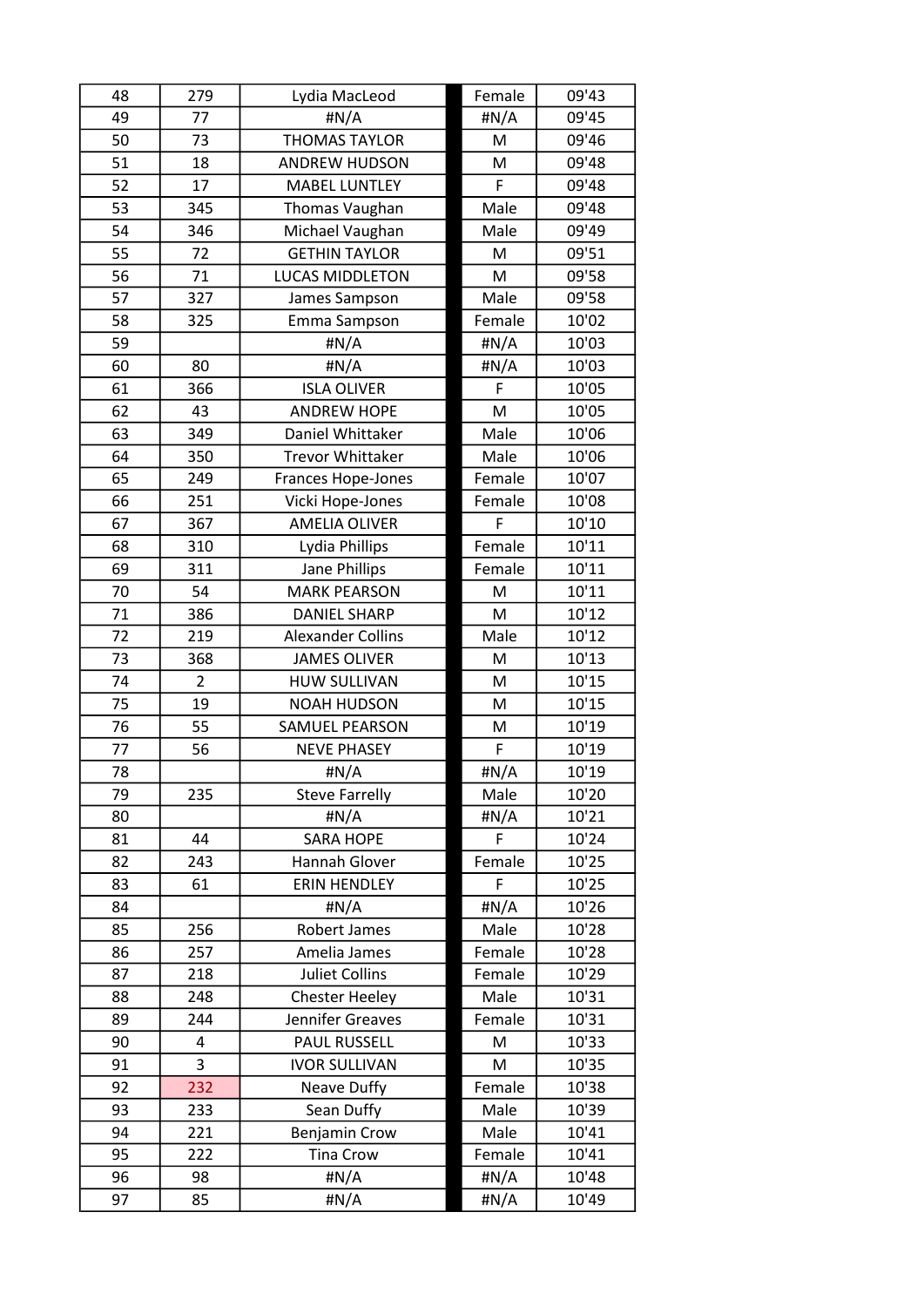| 98  | 37  | <b>JON FIELD</b>         | M      | 10'50 |
|-----|-----|--------------------------|--------|-------|
| 99  | 36  | <b>LILY VICOR</b>        | F      | 10'50 |
| 100 | 210 | Aimee Bourton            | Female | 10'53 |
| 101 | 211 | <b>Elaine Bourton</b>    | Female | 10'57 |
| 102 | 326 | Anna Sampson             | Female | 11'01 |
| 103 | 245 | Gabriel Hattersley       | Male   | 11'02 |
| 104 |     | #N/A                     | #N/A   | 11'02 |
| 105 | 39  | <b>ALEXANDRA WATTERS</b> | F      | 11'02 |
| 106 | 100 | #N/A                     | #N/A   | 11'02 |
| 107 | 333 | <b>Martin Stubbs</b>     | Male   | 11'03 |
| 108 | 278 | Cathryn MacLeod          | Female | 11'03 |
| 109 | 79  | $\sharp N/A$             | #N/A   | 11'03 |
| 110 |     | #N/A                     | #N/A   | 11'04 |
| 111 | 5   | <b>LAYLA RUSSELL</b>     | F      | 11'04 |
| 112 | 6   | <b>KIT GRIFFIN</b>       | M      | 11'04 |
| 113 | 331 | <b>Harry Stuart</b>      | Male   | 11'05 |
| 114 | 90  | #N/A                     | #N/A   | 11'06 |
| 115 | 390 | <b>EWAN O'DONNELL</b>    | M      | 11'06 |
| 116 | 389 | <b>GRACE BRANNAN</b>     | F      | 11'07 |
| 117 | 203 | Rebecca Augustus         | Female | 11'08 |
| 118 | 204 | Robin Augustus           | Male   | 11'12 |
| 119 | 34  | <b>EDWARD VICOR</b>      | M      | 11'14 |
| 120 | 35  | <b>ALISA VICOR</b>       | F      | 11'21 |
| 121 |     | $\sharp N/A$             | #N/A   | 11'27 |
| 122 | 69  | <b>EMILY MCKENZIE</b>    | F      | 11'28 |
| 123 | 70  | <b>MARK MIDDLETON</b>    | M      | 11'28 |
| 124 | 383 | <b>ISOBEL READ</b>       | F      | 11'28 |
| 125 | 46  | TOM O'TOOLE              | M      | 11'29 |
| 126 |     | #N/A                     | #N/A   | 11'29 |
| 127 | 384 | <b>IAIN MCLAUGHLIN</b>   | M      | 11'30 |
| 128 | 231 | Eliza Dudley-Clayden     | Female | 11'34 |
| 129 | 232 | Neave Duffy              | Female | 11'34 |
| 130 | 396 | <b>LUCY RUSSELL</b>      | F      | 11'35 |
| 131 | 394 | <b>DANIEL ROSE</b>       | M      | 11'35 |
| 132 | 395 | <b>SARAH ROSE</b>        | F      | 11'35 |
| 133 | 8   | <b>CLAIRE HUGHES</b>     | F      | 11'37 |
| 134 | 322 | Angela Rowley            | Female | 11'38 |
| 135 | 321 | <b>Arnie Rowley</b>      | Male   | 11'42 |
| 136 | 65  | <b>JENNY RADFORD</b>     | F      | 11'45 |
| 137 | 64  | <b>GEORGE KNOTT</b>      | M      | 11'46 |
| 138 | 66  | <b>LUCY RADFORD</b>      | F      | 11'50 |
| 139 | 51  | <b>FINN STUBBS</b>       | M      | 11'51 |
| 140 |     | #N/A                     | #N/A   | 11'51 |
| 141 | 301 | <b>Thomas Nicholl</b>    | Male   | 11'53 |
| 142 | 313 | Louise Price             | Female | 11'54 |
| 143 | 314 | <b>Martin Price</b>      | Male   | 11'55 |
| 144 |     | #N/A                     | #N/A   | 11'57 |
| 145 |     | #N/A                     | #N/A   | 11'59 |
| 146 | 344 | Mary Tylee-Birdsall      | Female | 11'59 |
| 147 |     | #N/A                     | #N/A   | 12'01 |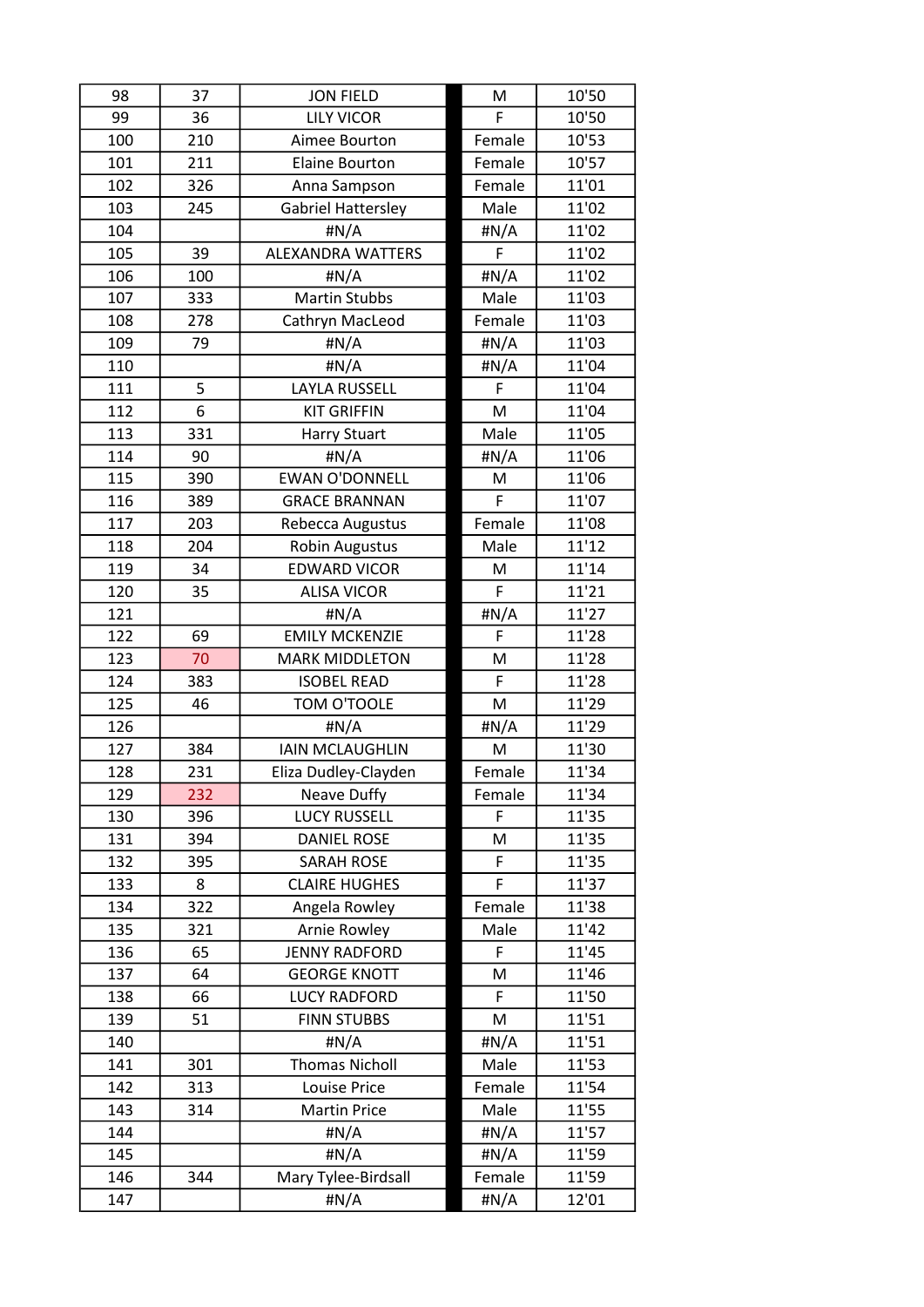| 148 | 334            | Abigail Taylor              | Female | 12'03 |
|-----|----------------|-----------------------------|--------|-------|
| 149 | 337            | Nick Taylor                 | Male   | 12'06 |
| 150 | 342            | <b>Emily Tylee-Birdsall</b> | Female | 12'07 |
| 151 | 377            | <b>MOLLY FORD</b>           | F      | 12'09 |
| 152 | 343            | Alex Tylee-Birdsall         | Male   | 12'11 |
| 153 | 355            | Charlie Young               | Male   | 12'16 |
| 154 | $\overline{7}$ | <b>LAILA GRIFFIN</b>        | F      | 12'16 |
| 155 | 316            | Nicholas Riordan-Jarvis     | Male   | 12'17 |
| 156 | 284            | Glen McCann                 | Male   | 12'18 |
| 157 | 283            | Samuel McCann               | Male   | 12'19 |
| 158 | 305            | Alina Onulyak               | Female | 12'20 |
| 159 | 306            | Roman Onulyak               | Male   | 12'20 |
| 160 | 347            | <b>Isaac Welford</b>        | Male   | 12'20 |
| 161 | 348            | Marianne Welford            | Female | 12'24 |
| 162 | 285            | Sarah McIntyre              | Female | 12'30 |
| 163 | 381            | <b>WILLIAM TOMAS</b>        | M      | 12'30 |
| 164 | 382            | <b>JON TOMAS</b>            | M      | 12'32 |
| 165 |                | #N/A                        | #N/A   | 12'36 |
| 166 |                | #N/A                        | #N/A   | 12'36 |
| 167 | 373            | <b>BEATRICE GUTHERIE</b>    | F      | 12'37 |
| 168 | 82             | #N/A                        | #N/A   | 12'41 |
| 169 | 84             | #N/A                        | #N/A   | 12'44 |
| 170 | 392            | <b>IAN O'DONNELL</b>        | M      | 12'44 |
| 171 | 391            | <b>IONA O'DONNELL</b>       | F      | 12'45 |
| 172 | 266            | Nathan Kimpton              | Male   | 12'46 |
| 173 | 267            | Claire Kimpton              | Female | 12'57 |
| 174 | 353            | <b>Terza Wilkes</b>         | Female | 12'58 |
| 175 |                | #N/A                        | #N/A   | 12'59 |
| 176 | 354            | Sophie Young                | Female | 13'00 |
| 177 | $\mathbf{1}$   | <b>ORLA SULLIVAN</b>        | F      | 13'09 |
| 178 | 40             | <b>TOBY WATTERS</b>         | M      | 13'09 |
| 179 |                | #N/A                        | #N/A   | 13'10 |
| 180 | 309            | Josie Pettifer              | Female | 13'11 |
| 181 | 378            | <b>GEORGE FORD</b>          | M      | 13'25 |
| 182 | 376            | <b>VICTORIA FORD</b>        | F      | 13'27 |
| 183 | 359            | Alexander Zukovskij         | Male   | 13'28 |
| 184 | 360            | Leon Zukovskij              | Male   | 13'29 |
| 185 | 138            | #N/A                        | #N/A   | 13'35 |
| 186 | 338            | Amelia Todd                 | Female | 13'44 |
| 187 | 31             | <b>DAVID WATTERS</b>        | M      | 13'49 |
| 188 | 38             | PHOEBE FIELD                | F      | 13'52 |
| 189 | 275            | Jack Le Comte               | Male   | 13'55 |
| 190 | 48             | <b>ROB STANTON</b>          | M      | 13'56 |
| 191 | 47             | <b>ROSIE STANTON</b>        | F      | 13'59 |
| 192 | 273            | Edie Le Comte               | Female | 14'04 |
| 193 | 274            | Jessica Le Comte            | Female | 14'10 |
| 194 | 317            | Sophie Roberts              | Female | 14'11 |
| 195 | 258            | Mark Jarvis                 | Male   | 14'11 |
| 196 |                | #N/A                        | #N/A   | 14'16 |
| 197 | 225            | <b>Beverley Dowall</b>      | Female | 14'16 |